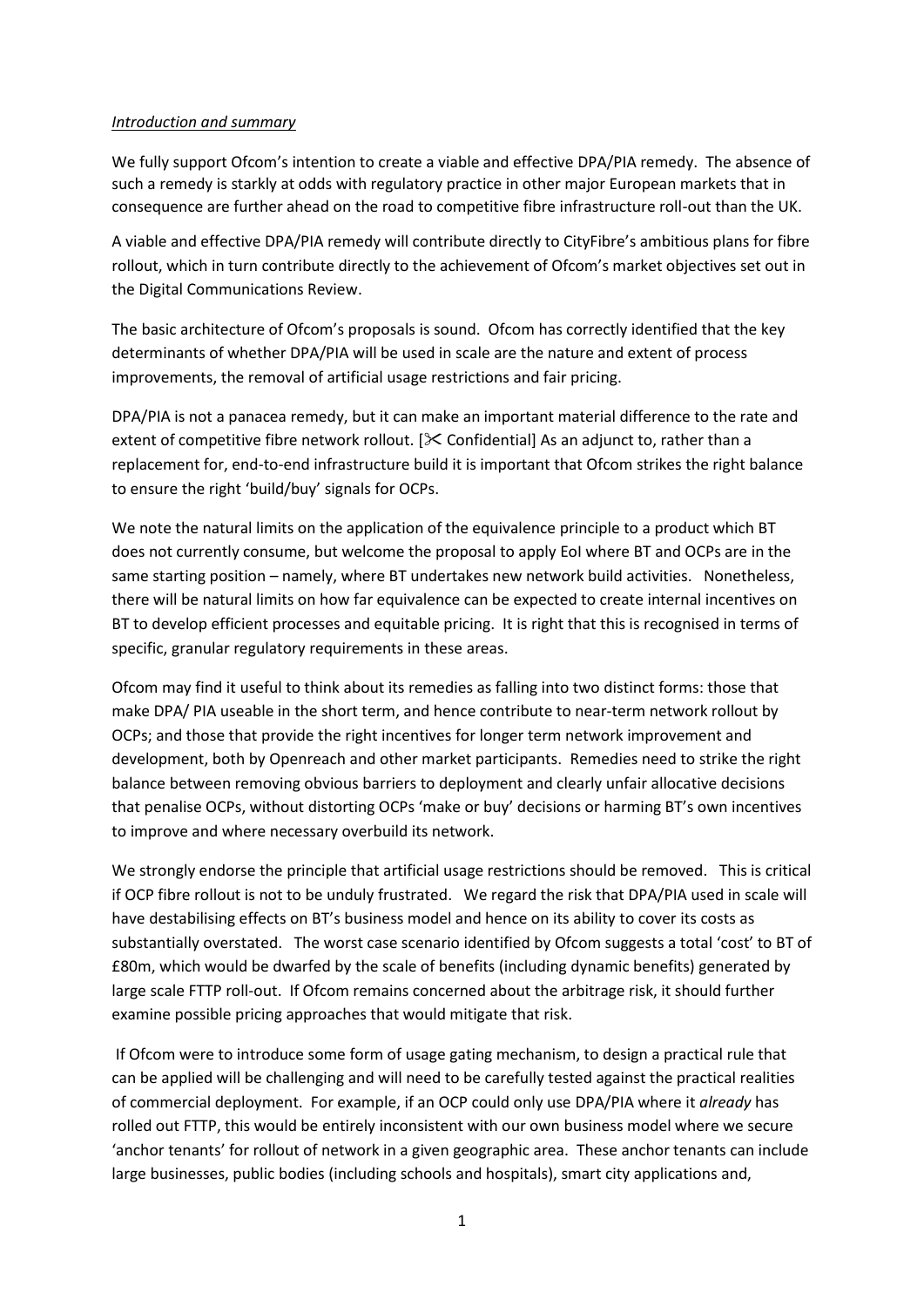potentially, mobile networks, including the small cell infrastructure required to support 5G roll-out. A network built to address these market segments is then a natural jumping off point for a progressive roll-out of FTTP. But, critically, the build sequence is highly unlikely to be reversed: CityFibre would not speculatively build an FTTP network in the hope of subsequently securing incremental contracts from the market segments identified above.

At a practical level, a regulatory rule that relies on OCPs declaring upfront their planned uses of DPA/PIA founders on OCPs' deep reluctance to share such information with Openreach given its commercial sensitivity, and on the difficulty of remedial enforcement action by Openreach.

On balance we conclude that a continued usage limitation is undesirable and probably unnecessary, but more importantly we can at present see no way to introduce an enforcement mechanism which is robust and enforceable but nonetheless strikes the regulatory balance that Ofcom is seeking to achieve.

There *is* a legitimate concern that where duct capacity is scarce, unrestricted use could lead to suboptimal allocation of that scarce capacity. There may be ways to address this through pricing and entitlement rules that also have the effect of addressing the perceived (though to repeat, in our view over-stated) arbitrage risk.

On DPA/PIA process, improvements in planning and surveying, ordering and provisioning and relaxation of cable jointing restrictions are all welcome.

Requirements in relation to Openreach addressing restrictions on duct capacity need to be carefully calibrated. On the one hand, there is of course a strong argument for requiring Openreach to remove blockages or artificial capacity constraints caused by, for example, redundant metallic path infrastructure being present in a duct. On the other hand, it is important not to distort 'build/buy' decisions by making it always vastly more attractive to force Openreach to overbuild rather than for an OCP to self-build, particularly for long network runs or straightforwardly replicable customer connections (e.g. to business parks). This is an area where the need to remove short term impediments to network build on the one hand, and creating the right long-term incentives to Openreach and OCPs to build new network on the other, need to be carefully balanced.

On overhead lead-ins, we welcome Ofcom's focus on this as it is a critical aspect as far as FTTP deployment is concerned. We propose a different approach to that suggested by Ofcom, though intended to achieve the same result.

One highly substantive issue that receives only cursory examination in the document is the question of entitlement for OCP staff/contractors to work on or within the Openreach network. The current position is that there is a complex and often contradictory set of requirements for accreditation, the net effect of which is already creating a bottleneck which will become a fundamental block on deployment once OCPs move into using DPA/PIA in scale. Moreover, what we see is that these accreditation requirements are often applied in what is a de facto discriminatory fashion between OCPs and BT itself. A solution to this, which may fall outside of Ofcom's direct regulatory remit, would be to work towards a recognised industry-wide accreditation standard to be overseen by recognised assessment bodies. In the short run, Openreach should be encouraged to remove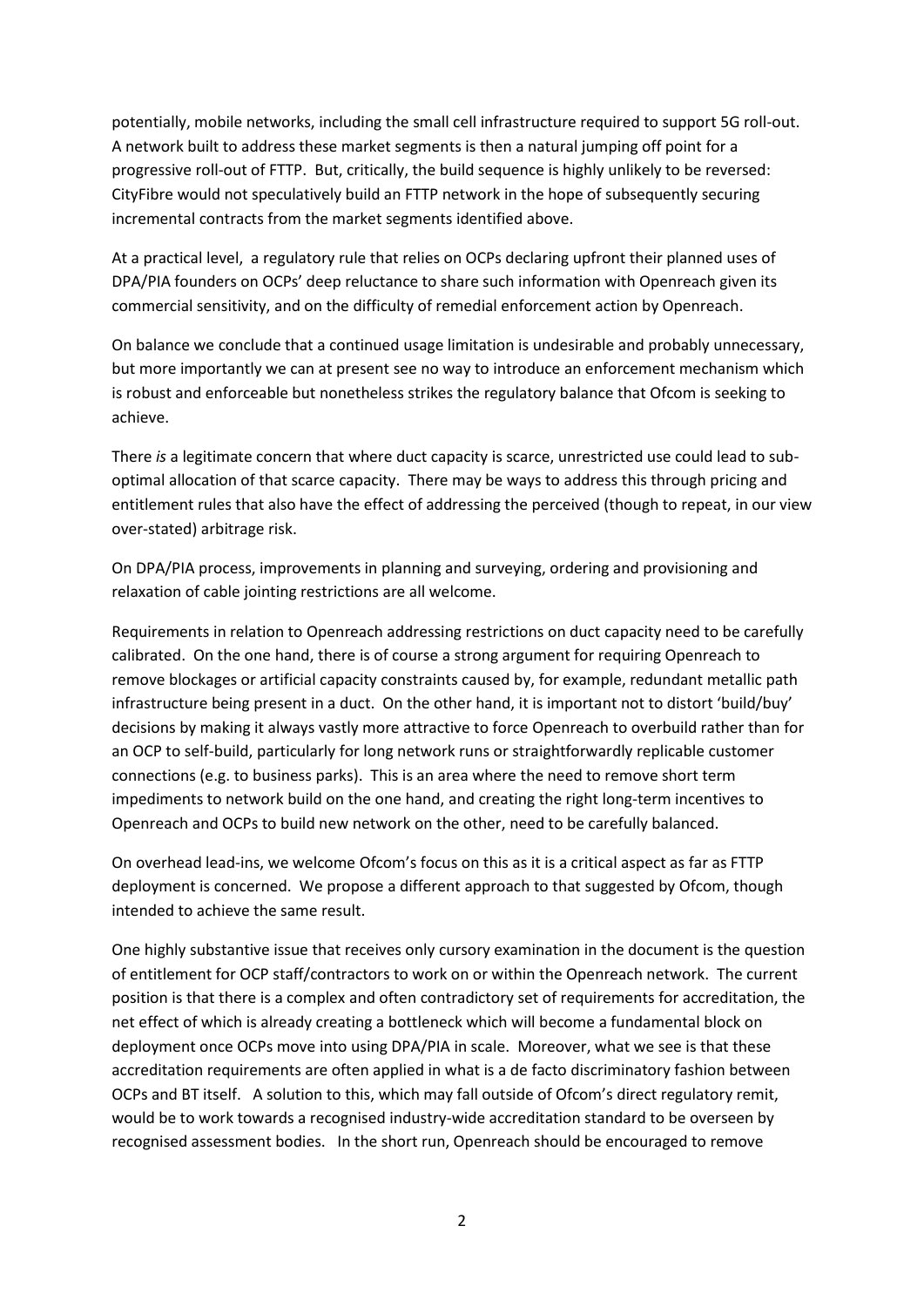obviously discriminatory treatment of OCP and BT engineering staff and focus its restrictions on those elements of PIA which are genuinely service or safety critical.

However diligent the Ofcom regulatory process is at the outset, it is inevitable that the scaled-up use of DPA/PIA will lead to ongoing technical and process issues, and potential conflicts between Openreach and OCPs. As DPA/PIA becomes successful, it is also the case that the boundary will blur between the role of Openreach and the role of OCPs deploying their own mix of civil infrastructure and passive network components. The potential for OCPs' own ducts and poles to be subject to access requests under the ATI Regulations adds a further complication. Ofcom should consider whether it is worth building on the goodwill that has been generated in the existing PIA working group by setting up some semi-permanent supporting structures to help manage access to ducts and poles. This might be achieved through creating a body similar to the Equality of Access Office that Ofcom put in place to manage the equivalent transition to scale use of LLU in 2005/06.

On pricing, our starting point is that current rental charge levels are not an impediment to the use of DPA/PIA. We agree that they are in line with international comparisons. Indeed, our concern in some ways is that if pricing for DPA/PIA is pushed too far down, it will create perverse incentives, particularly around OCPs' 'build or buy' decisions. A safeguard charge control seems to us to strike the right balance between the various objectives that Ofcom has identified with regards to the levels of charges. More important, however, for CityFibre is a degree of certainty and predictability around future pricing evolution. CityFibre has found that the different charging levels for the use of different types of ducts combined with the inaccuracy of BT's network mapping information causes difficulty in accurately budgeting the network costs where access to BT ducts is used. Ofcom should consider whether the charging structure can be simplified.

A further impediment to the large-scale use of DPA/PIA is the uncertainty and unpredictability caused by ancillary charges for a range of Openreach supporting functions and activities. We welcome Ofcom's proposals to mitigate this problem by requiring some ancillary charges to be borne as a general cost attributed to all users of duct and pole infrastructure (for the avoidance of doubt, this should include BT), but consider that this needs further clarity before we can comment more conclusively. It is not clear whether Ofcom is proposing that some of these should be incorporated into the rental charges or remain separate charges and, if not, how the ancillary costs can be spread across all users of the infrastructure including BT. In any event, it will still be necessary to allow Openreach to recover an incremental fee for some ancillary activities, to ensure that OCPs make use of these ancillary activities in an efficient manner. Ancillary charges should also be the subject of further, developed guidance on charging principles.

# *Question 3.1: Do you agree with our aim of ensuring that other telecoms providers are not at a material disadvantage compared to BT's own internal consumption of duct and pole access?*

Yes, for the reasons set out in the consultation.

*Question 3.2: Do you agree with our approach to focus on two main areas of equivalence, processes and costs?*

Yes, we think these are the critical issues in determining whether DPA/PIA can become an effective and scalable remedy.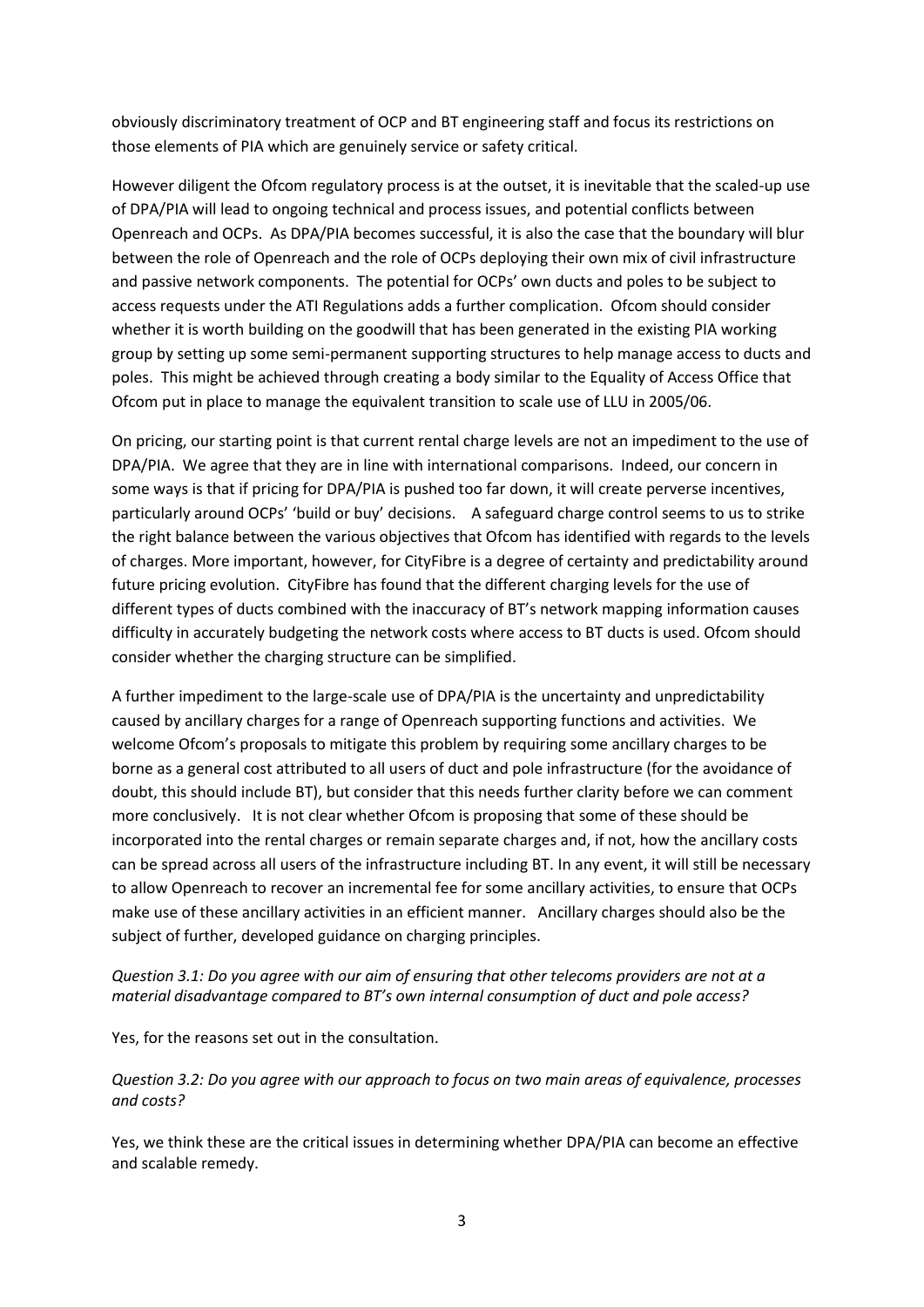*Question 3.3: Do you agree that when BT installs ultrafast broadband services itself at scale it should use the same processes and systems as those used by other telecoms providers that consume PIA as far as is practicable?*

Yes. We accept that it is not practicable to create an EoI regime that is retrospectively applied to pre-existing architectures. Whilst this would be the best guarantee of non-discriminatory and efficient provision of DPA/PIA, the time and effort it would take to force BT to redesign its own internal processes needs to be traded off against the time that would elapse before a workable remedy was in place. Although it will take several years for a critical mass of FTTP to be deployed across the UK, DPA/PIA will potentially be important at the earliest phase of rollout and therefore a remedy which itself is not in place by 2018 is of little practical benefit to our own network deployment plans.

However, we see no reason at all why BT should not use the same processes and systems itself where it is building new network infrastructure, such as new ultrafast services. On a definitional point, we understand Ofcom's expectation on this point to cover both future FTTP and planned G.fast rollout (paragraph 3.10). This is of critical importance given that our strong expectation is that G.fast rollout will occur on the same timescale as and be a competitive response to OCP FTTP deployment. Hence, an equivalent regime for both will be critical.

In relation specifically to the recovery of costs, we agree with the principle set out in the document (paragraph 3.16), although with one important proviso. This principle should, not be applied to requests for construction of new duct. If the costs of new duct construction were to be averaged out into the general rental charges, then this would likely encourage economically inefficient behaviour as OCPs causing such substantial costs to be incurred would bear no specific consequence of that request. The inclusion of new build costs in the rental charges would also cause a significant distortion of make or buy signals for OCPs, encouraging complete dependence on BT Openreach and causing those OCPs which build their own civil infrastructure where BT's is not available to crosssubsidise those which simply wait for BT to do so.

CityFibre considers that OCPs requesting BT to construct new civil infrastructure should be charged the equivalent of an 'excess construction charge' (ECC) representing the full capital cost. To achieve equivalence between BT and OCPs, BT should also be charged the full costs of any new duct construction it causes Openreach to construct. Further, to avoid over-recovery by BT, the ECC should be offset against BT's overall duct and pole costs. For costs incurred in making Openreach's existing duct and pole infrastructure suitable for third party access or general repairs, CityFibre fully agrees with Ofcom's cost recovery principle.

In general, requiring Openreach to allocate costs that contribute to the delivery of multiple different downstream services pro rata to all those services seems an equitable approach. Nonetheless, the principle of cost-causation may mean that some costs need to be directly attributable to the party that causes those costs to be concerned, not least to encourage cost minimisation. Over time therefore it might make sense to encourage BT to develop some form of cross-charging for internal processes so that BT business units that cause costs to be incurred themselves face the appropriate incentives to minimise those costs. The same pragmatic argument as noted above applies though – making the introduction of a fit for purpose DPA/PIA remedy dependent on BT re-engineering its internal processes (in this case to make cross-charging for event-specific cost incursion) seems unlikely to lead to timely introduction of that remedy.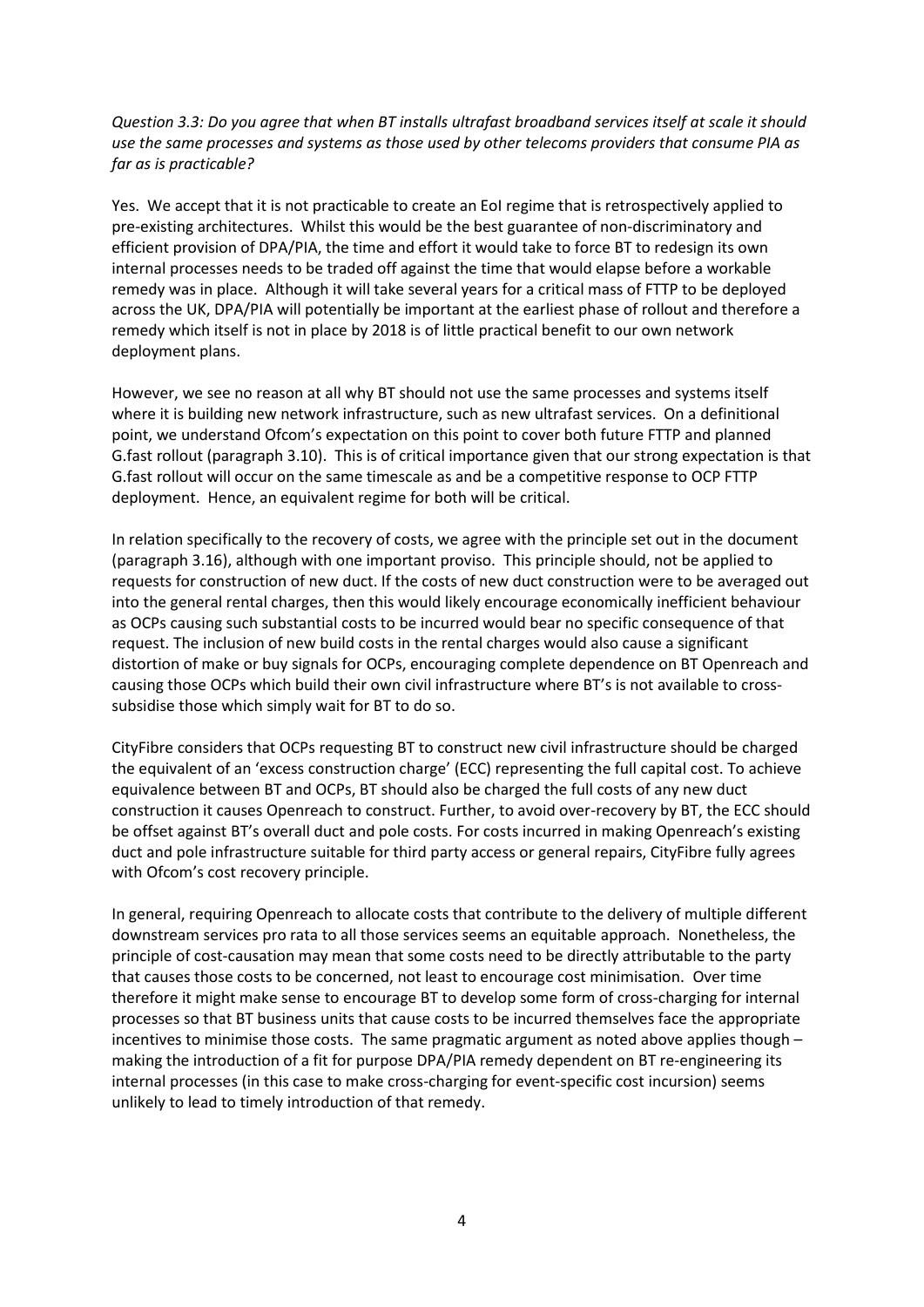*Question 4.1: Do you agree with our assessment that broadening the uses of the PIA remedy could allow telecoms providers to design their networks flexibly, respond better to changes in consumer demand and provide innovative services?*

Yes. This is a point we have made extensively in the past to Ofcom and we are heartened to see it recognised in this document.

The availability of DPA/PIA is an adjunct to the design and development of a 'well planned city' architecture. It is highly unlikely that a fibre rollout in such a city would involve complete use of existing Openreach passive infrastructure but DPA/PIA would reduce the capital costs of building new passive infrastructure  $[\&$  Confidential]. However, importantly when considering this specific question, such a cost reduction estimate relies on our being able to use DPA/PIA at the outset of a well-planned city build programme, when the customers who come onto the network will be businesses, public sector users, and (potentially) mobile operators building 5G infrastructure.

Openreach's historical network architecture was developed over time to meet quite distinct customer needs from those of today's market. In particular, the networks that BT has built to provide mass market connectivity on the one hand (broadly, the market covered by the WLAMR) and point to point high capacity connectivity on the other (broadly, the market covered by the BCMR) are to some extent physically and often geographically distinct. We agree with Ofcom that in a fibre optic network, capacity is substantially more 'fungible' and can readily serve different categories of customers and point to point as well as point to multipoint architectures. It is also the case, and indeed there is some interesting preliminary evidence from the York FTTP trial, that there will be increased substitutability of products currently thought of as point to point and sitting within the BCM, and point to multipoint and sitting within the WLAM.  $[\&$  Confidential]

From our perspective, were the existing restriction to be maintained, it would substantially restrict the applicability of DPA as a remedy. To make the obvious point, as we roll out our network for all categories of customers, it makes no sense to make use of DPA for only a sub-set of those customers.

*Question 4.2: Do you agree with our definition of economies of scope? Do you agree with our overall assessment on the economies of scope and their likely sources?*

Yes.

Although BTOR's point to point and mass market access architectures remain largely distinct, there are, nonetheless, some shared costs and BT therefore enjoys economies of scope particularly where passive infrastructure such as ducts is used to provide connectivity serving both markets.

If duct and pole access are to offer a viable and effective remedy, OCPs competing with BT must be able to at least replicate those economies of scope. But these economies of scope may in any event be substantially greater in a well-planned city full fibre optic architecture. In CityFibre's case specifically, our architectural model for building fibre infrastructure assumes a substantial degree of economy of scope in its core design, and hence a substantial proportion of the costs of our network are shared between categories of connectivity product that fall into the WLAM and the BCM. It is also the case that our experience shows that businesses and public bodies requiring fibre connectivity are spatially distributed across much the same geography as residential customers (leaving aside business parks and central business districts) and therefore a fibre ring architecture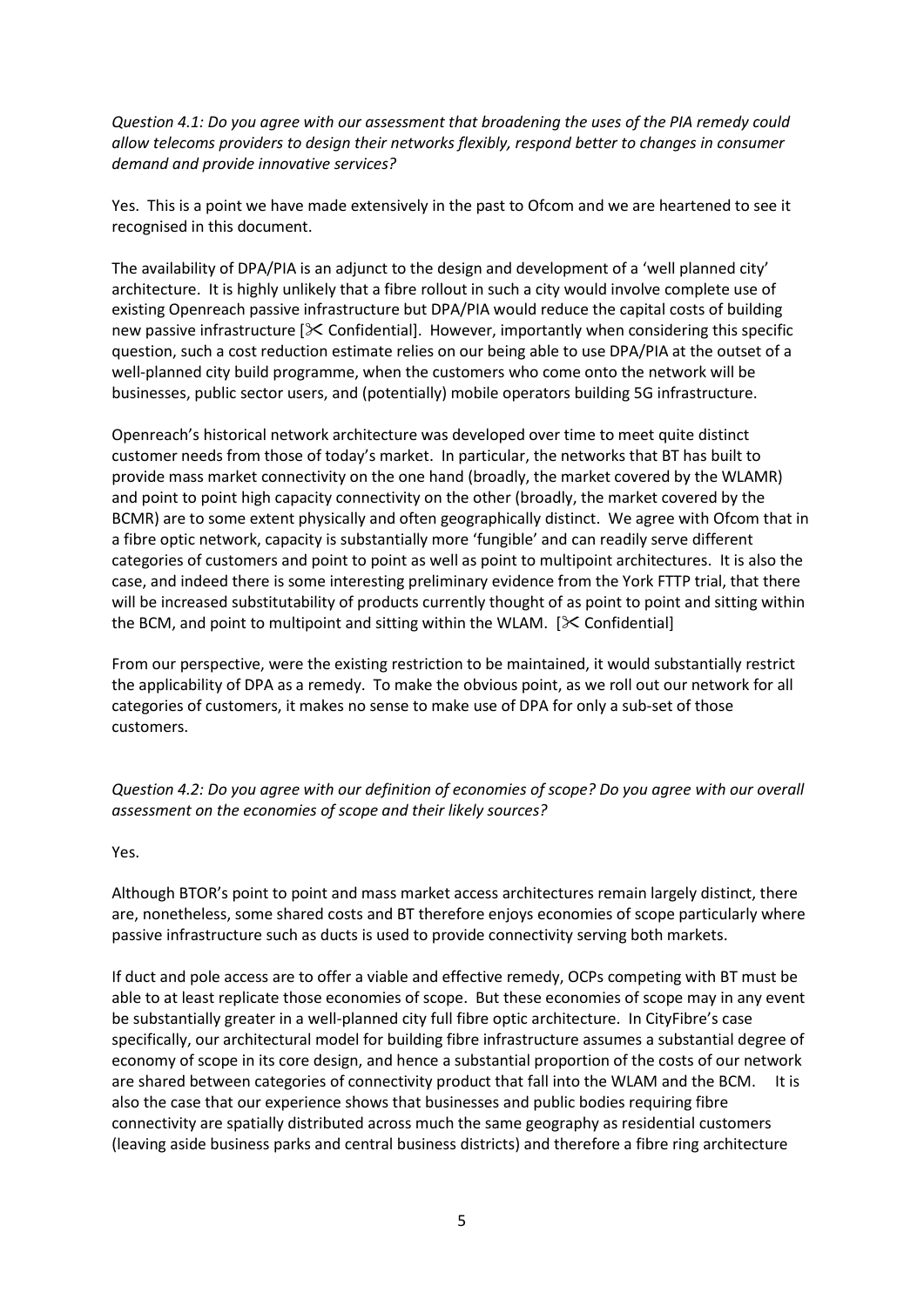built out for either business or residential purposes is then also available to serve the other market segment(s).

CityFibre does not, however, agree with Ofcom's assessment that the economies of scope are only significant for an OCP starting by serving the mass market and subsequently moving into the pointto-point market. Our experience is that there are considerable scope economies when building a well-planned city network, starting by addressing the point-to-point market and subsequently moving on to construct the FTTP network for mass-market point-to-multipoint connections.

It would be strikingly at odds with Ofcom's goal of creating an equivalent regime if OCPs were artificially precluded from exploiting that economy of scope between the two connectivity markets.

*4.3: In relation to your fibre deployments plans, if any, can you provide us with any evidence regarding the economies of scope your company is likely to achieve if leased lines are allowed as part of a fibre-based broadband deployment?*

CityFibre has to date focused on the roll out of point-to-point networks, and therefore has limited actual experience of adding the point-to-multipoint network.  $[\times$  Confidential] The benefits of the economies of scope are largest in the first stage of building the point-to-multipoint network, where the pre-existing core network means that the initial up-front costs are substantially reduced and it is possible to start adding revenue generating customers at a relatively early stage compared to if the network needed to be built as a stand-alone investment.

*Question 4.4: Do you agree with our assessment on the potential options to relax usage restrictions, their benefits, risks and challenges? Is there any additional option we should consider? What do you consider to be the best option?*

*Question 4.5: In your opinion, how can we design and enforce a mixed sage rule? What characteristics should it have and how can it be enforced? Do you think a mixed rule would materially constrain telecoms providers' network designs and business plans?*

We think it is most appropriate to answer these two questions together.

We understand the starting point for Ofcom's analysis of this issue. A DPA remedy will be anchored on a finding of SMP in the WLAM. CityFibre has also argued that DPA/PIA should be made available as a remedy under the BCM, and that matter currently forms one of the bases of our appeal to the Competition Appeal Tribunal of Ofcom's BCM Final Statement.

Regardless of the specific market review, and hence sub-component of the wider connectivity market DPA is applied in, the general argument outlined above applies. An effective DPA remedy, along with other appropriate remedies in the WLAM, will, if successful, lead to a substantial reordering of the wider connectivity market and potentially to changes in the boundaries between the existing WLAM and BCM markets. From first principles it would be perverse to constrain such a remedy so as to limit its impact only to what sits within the WLAM market today. That is particularly important (and ought to be a consideration for BT) as an effective DPA remedy, encouraging parallel infrastructure build, also offers the prospect of substantial deregulation in all the downstream markets that it serves.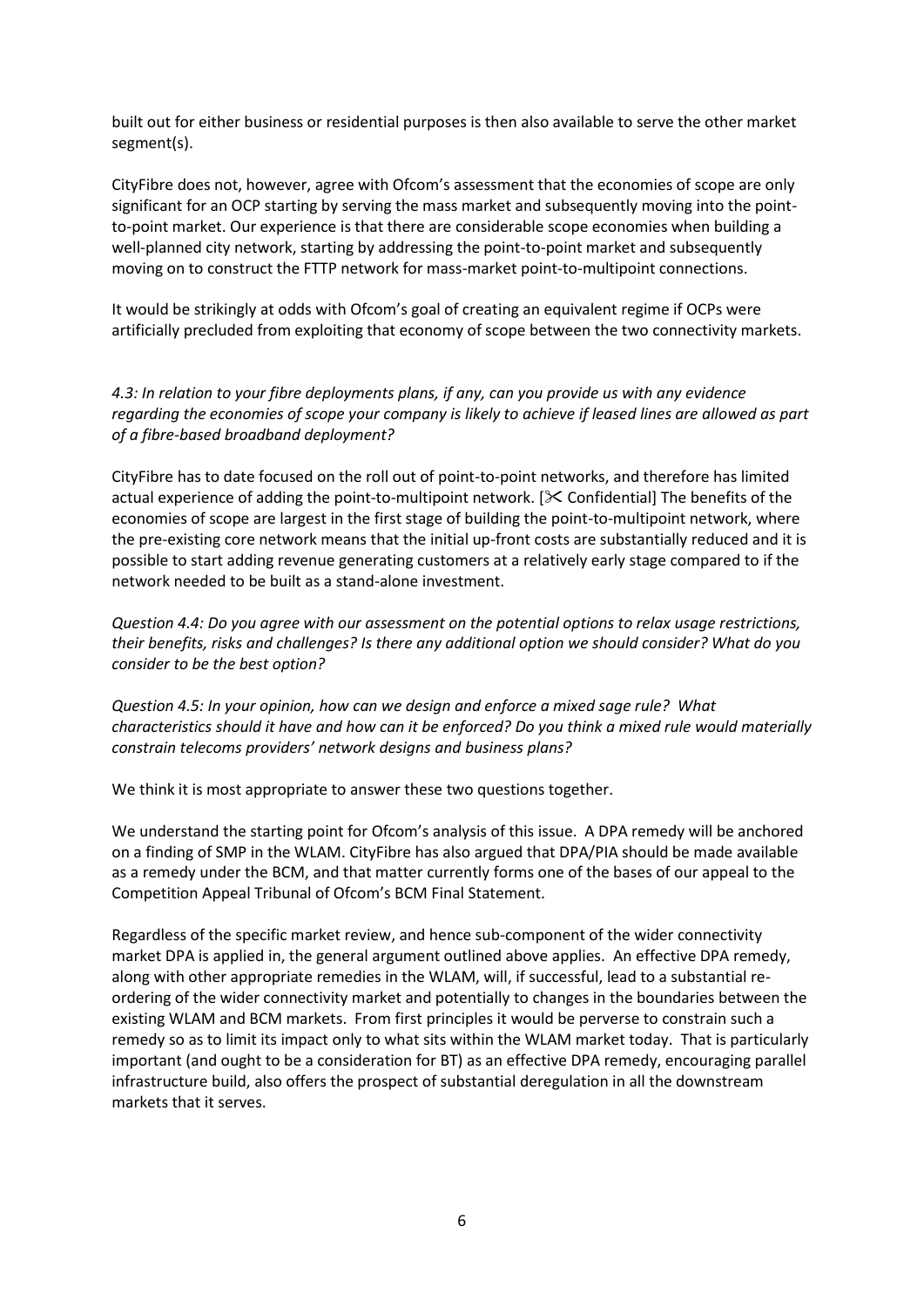For this reason, we remain strongly of the view that the appropriate way to introduce DPA is in a way that does not seek to restrict usage to products that fall specifically into the downstream WLAM as it exists today – i.e. the option identified by Ofcom as 'unrestricted usage in the local access area'. Restriction is in our view wrong from first principles.

We have considered the counter-argument that unrestricted DPA may damage Openreach's ability to recover its costs. We have studied the arguments on this point set out in Annex 4 carefully. It seems to us that the scale of losses predicted on even the worst-case scenario outlined in that paper suggests that any impact would be dwarfed by potential dynamic benefits resulting from the earlier and faster rollout of FTTP and 5G networks.

Having considered the alternative approach of a form of mixed usage restriction, we do not think such an approach is practicable for reasons that Ofcom itself appears to recognise.

It should be noted that our commercial strategy for a well-planned city does contemplate an FTTP rollout. We do not therefore have a reason to object to a rule that links a relaxation of the current restrictions to an OCPs' rollout of FTTP. (Indeed, in some ways, that might provide CityFibre with competitive advantage over other business-only infrastructure providers). Nonetheless, we think there are formidable practical difficulties in designing such a rule that would not be either unenforceable or have unfortunate unintended consequences.

As we noted above, and as Ofcom recognises in paragraph 4.33, an OCP such as CityFibre, in considering whether to build new fibre networks in a given town and city, will consider all the possible usage cases – whatever current regulatory market definition these customers' needs may fall into – when making a decision of whether to invest. Moreover, in all likelihood, larger customers – businesses, local authorities, and MNOs – will provide the initial, upfront revenue streams that anchor that investment. Usage requirements such as those outlined in paragraph 4.35, that formally link entitlement to use DPA for larger users to after an FTTP network has been rolled out, would therefore run counter to the likely sequence in which network connections are built. Hence it would mean, in effect, that DPA would not have a material effect on the upfront investment decision as it would not materially address the initial rollout to customers and the capital expenditure required to make that investment. Further, the scope for using a DPA/PIA service once the full point-to-point network is in place will be limited and thus reduce the benefits that could be expected from the remedy.

The option set out in paragraph 4.36 of a more mechanistic and less qualitative approach is less inherently problematic, but the question it raises is who gets to conduct the assessment of an OCPs' business plan to assess whether a given request for DPA does indeed form part of a large scale/mass market fibre deployment. In our view, there can be no question of OCPs submitting plans to Openreach that reveal their hand in terms of future commercial strategy, for the very obvious reason that this would involve handing a potential competitive advantage to a major competitor. And it should be noted that this concern does not fall away as a consequence of Openreach being legally separated from BT Group: for CityFibre, it is Openreach, not the downstream businesses of BT, that is our principal competitor. Indeed, we have made the point previously that the emergence of rival primary infrastructure competitors to Openreach raises fundamental questions about whether 'Chinese Walls', however strengthened, between Openreach and the rest of BT actually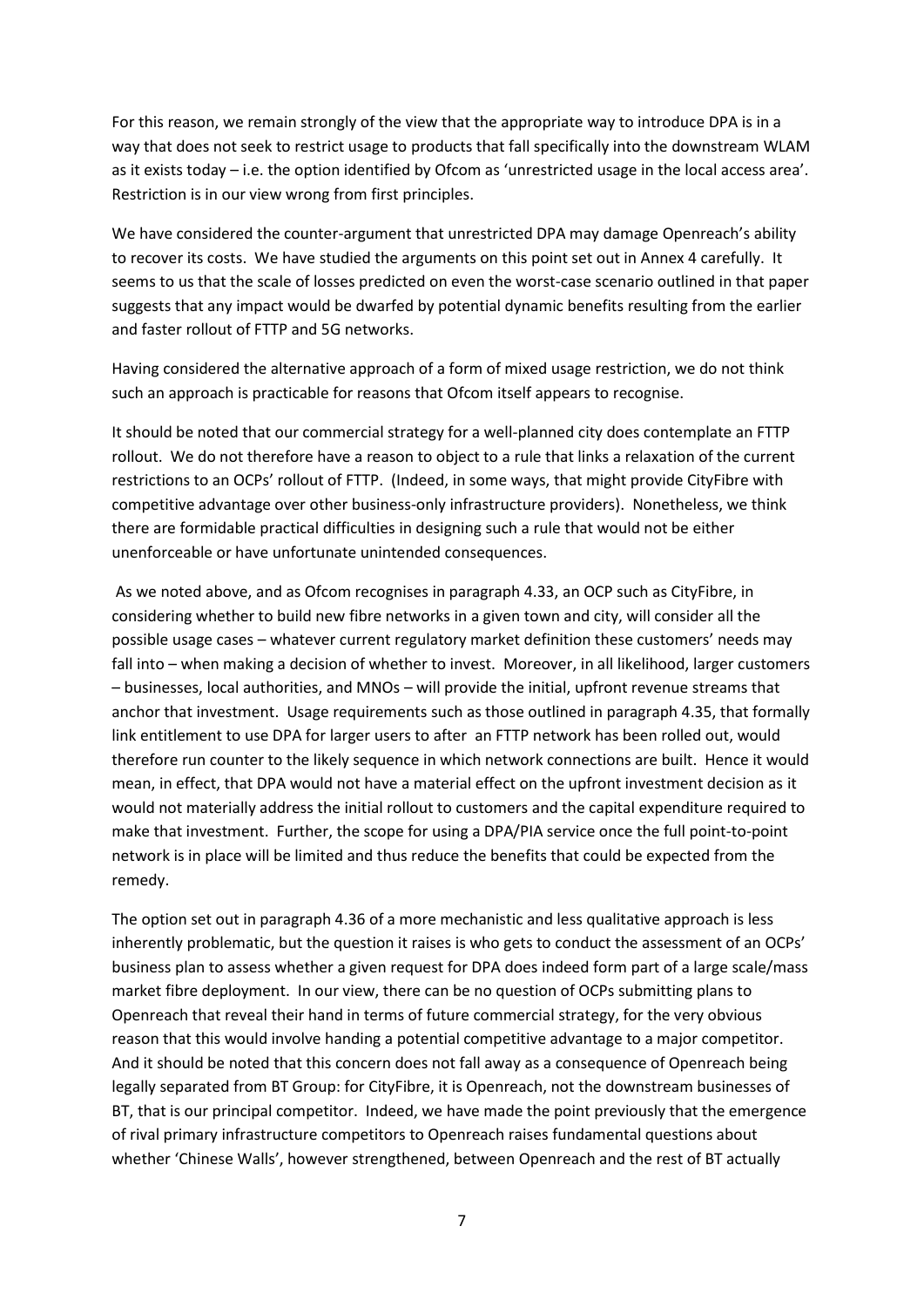address what are likely to be emerging questions of commercial confidentiality when requesting DPA.

Even if a mechanism could be developed in which 'bids' for DPA/PIA were subject to some kind of assessment along the lines suggested, it is not at all clear that a declared use could be policed after the event. If, for example, an OCP ordered DPA/PIA on the basis of speculative orders for both 'BCM-type' connectivity and FTTP from other OCPs, but the latter pre-commitments then fell away for commercial reasons, would it really be proportionate or practicable to then rip out fibre optic capacity installed for the former purpose? We think this is highly unlikely to be a practicable way forward.

#### *Question 4.6: In your opinion, how can we design and enforce an any usage rule? What characteristics should it have and how can it be enforced? Do you think an any usage rule, limited to the local area, would materially constrain telecoms providers' network designs and business plans?*

In our view, the key issue to be addressed if unrestricted use is permitted is the one that Ofcom notes in paragraph 4.41, namely how to manage access to what may, in certain circumstances, be a scarce resource. As far as duct is concerned, we note that this issue is linked to the question of where, at what price, and on what timescale, Openreach would be required to over-build duct capacity. As we see this as a longer term remedy (even if appropriate – see below) we do believe that there is a need to at least create a gating mechanism for DPA/PIA requests where capacity constraints exist.

The obvious and logical way to do this, that also addresses at least in part Ofcom's apparent concerns about 'cherry-picking' of DPA/PIA for highly specific point to point uses, is where a potential capacity constraint exists, to permit priority to be given to DPA/PIA orders that will have the greatest impact either measured by the footprint of potentially served customers or the greatest number of potential use cases. The first of these seems the easiest to design a rule around, as it is a simple, fact-based measure that does not require the sharing of commercial information beyond that required to submit orders to Openreach. If some form of 'sealed bid' mechanism was adopted for access to capacity constrained infrastructure, the incentive properties of such a gating mechanism would tend to align with Ofcom's objective to promote the most ambitious fibre rollouts and to maximise the economic benefits available from the use of this scarce resource..

The problems of enforcement referred to above would still apply, and it is possible that parties might submit DPA/PIA requests for the purpose of 'sterilising' competitive rollout as a defensive measure. It should be borne in mind though, that, assuming that there was cost-reflective pricing, reserving duct capacity merely to prevent others from obtaining it would be a highly expensive strategy. And it should also be borne in mind that accessing existing passive infrastructure is always an alternative to self-build, so that a strategy of this kind would not actually guarantee the exclusion of a rival business.

We recognise that developing such rules would require considerable care. Nonetheless, of the various options available to Ofcom, this seems to us to be the most promising if there is a genuine concern that scarce capacity may be locked up as a result of DPA/PIA 'cherry picking'.

*Question 5.1: Have we correctly identified the problems currently faced by telecoms providers using PIA in relation to planning and surveys?*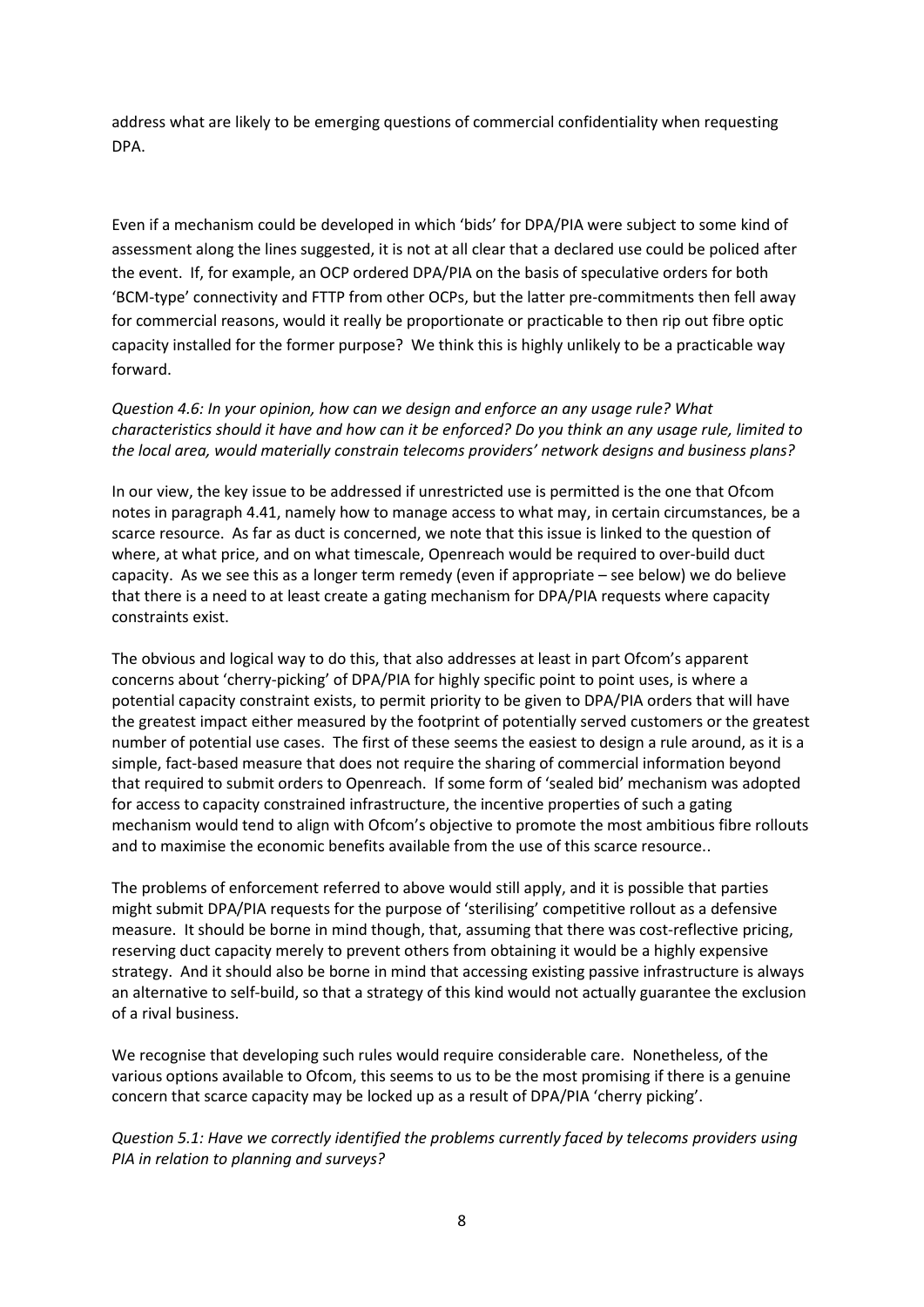Ofcom's analysis is correct. The current planning and survey processes are not fit for purpose. A general theme of our response is that Openreach needs to face the right incentives in both the short and the long term to remove impediments to use of DPA/PIA, but also to incrementally develop and improve its own infrastructure. The same basic logic also applies to survey and planning: Openreach must be encouraged to offer information in a more immediately useable way, but it also needs to face incentives to improve the overall quality and standard of its record-keeping. We have found from our experience in Southend that the issue is not simply that we need to obtain data previously held internally, but that this data may itself be inaccurate or incomplete.

# *Question 5.2: Do you agree with our initial views around how the planning and survey systems and operational processes should be improved under PIA?*

Yes. The specific proposals for improvements in format and content of network records, the principle that this should be made available with the same level of granularity as is offered to Openreach makes available to its own planners, and the specific obligation that network records should be offered in a digital format suitable for importing into OCPs' own GIS network planning tools are all very helpful.

We acknowledge that some progress is already being made  $-e.g.$  the recent making available of an online planning tool for OCPs. Nonetheless, the principles outlined by Ofcom for equivalent treatment of planning and survey systems and operational processes – that these should as far is possible mirror those that BT itself uses – is clearly correct and subject only to questions of practicability.

Specifically on capacity records, this is an area where we have found Openreach's information to be substantially inaccurate in many cases. On this, it is necessary to create the right incentives for Openreach to itself progressively map and maintain accurate records. At present, the risk from an OCP perspective is that we are charged for the privilege of conducting surveys which then provide Openreach with accurate data that it really ought to itself be holding. It may be necessary to augment the specific obligations on provision of information with either a general obligation to conduct more extensive and accurate capacity surveys, or to introduce a process whereby OCPs can cross-charge Openreach where OCP activities themselves generate more accurate and up to date information on network availability/capacity than is held by Openreach. If this is considered unduly complicated, the experience of conducting surveys as a 'voyage of discovery' for both OCPs and Openreach suggests the costs should simply be borne as a general cost proportionately attributed to all downstream uses.

# *Question 5.3: Do you agree with our initial views around how systems development costs should be recovered?*

Yes. This is consistent with our view that these activities generate benefits which are attributable to a wide range of downstream uses of the infrastructure. As noted, where OCP activity generates more accurate records than those currently held by Openreach, there may be a case for crosscharging this to Openreach.

# *Question 5.4: Have we correctly identified the problems currently faced by telecoms providers using PIA in relation to the network deployment stage?*

Yes, Ofcom has correctly identified issues and problems associated with deployment of networks using the current PIA process. Other areas of concern are the inaccuracy and scale of the Openreach mapping data, referred to above.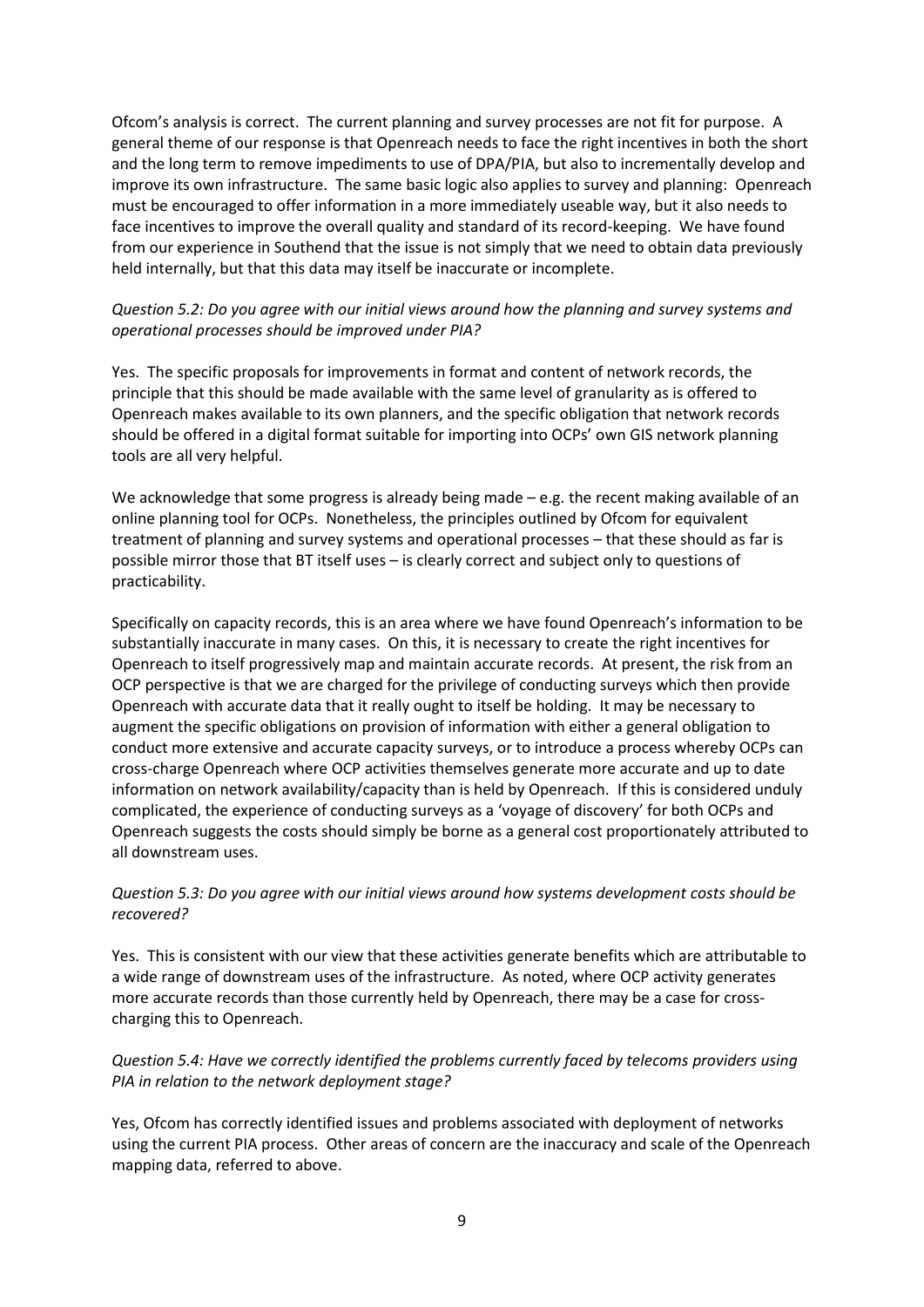There is also a lack of resources to carry out surveys. This is linked to the issue of accreditation for the purpose of accessing Openreach's physical infrastructure. This is a major issue for us and one which we have not seen discussed in much detail.

Understandably, Openreach wants to restrict access to its physical infrastructure to trained staff, but the processes for accrediting engineers to undertake activities on Openreach's infrastructure are in our view highly inappropriate at present. The training and certification that Openreach recognises is lengthy and expensive, and perhaps more importantly there is a shortage of qualified trainers to provide this. We also believe that the accreditation process, and specifically the restrictions that Openreach imposes on OCP engineers in relation to what tasks they can perform having received different tiers of accreditation, are inconsistent with the restrictions that are imposed on Openreach's own staff, and hence do not satisfy the 'equivalence' treatment. We have some evidence of this as a result of having employed contractors who are permitted to perform certain tasks when working for Openreach that they are *not* permitted to undertake when working for CityFibre.

This question of the appropriate standards for and accreditation of engineers is a good example of the practical problems that, whilst seemingly trivial, can have a material cumulative effect on the attractiveness of DPA. For that reason, we ask Ofcom to consider whether in addition to specific remedies that address particular factors there is a case for establishing a body with a similar role and remit to the Equivalence of Access Office established to shepherd the process of scale introduction of Local Loop Unbundling. Such a body could take on a role of issuing guidance on practical matters such as accreditation standards and resolving disputes between Openreach and OCPs.

# *Question 5.5: Do you agree that the PIA remedy will be ineffective if Openreach is not required to make adjustments to its infrastructure?*

We agree that the DPA/PIA remedy will be ineffective if neither Openreach or an OCP can make the necessary adjustments to the network infrastructure. Our experience from the Southend trial is that this would mean that large swathes of network would be isolated, raising OCPs' own costs and also producing uncertainty as to whether DPA/PIA is in fact viable over a given geography.

We agree though that the focus should be on what Ofcom terms 'incremental augmentations' (removing blockages etc) rather than on extensive continuous lengths of infrastructure. If OCPs want Openreach to construct the latter, this should be subject to an ECC regime.

# *Question 5.6: If so, do you have any views on how the limit on Openreach's requirement to make adjustments should be specified?*

It ought to be possible to construct a regulatory rule that requires Openreach to repair or replace short runs of duct or specific chamber points, whilst allowing them to charge an ECC for requests that involve building extensive new infrastructure.

More generally, transparent pricing and manageable SLAs for Openreach would be required to address the problems experienced under the current PIA. There also needs to be a clear mechanism to establish whether Openreach action or self-provision is the right way to proceed.

# *Question 5.7: How should certainty about delivery of build works be improved?*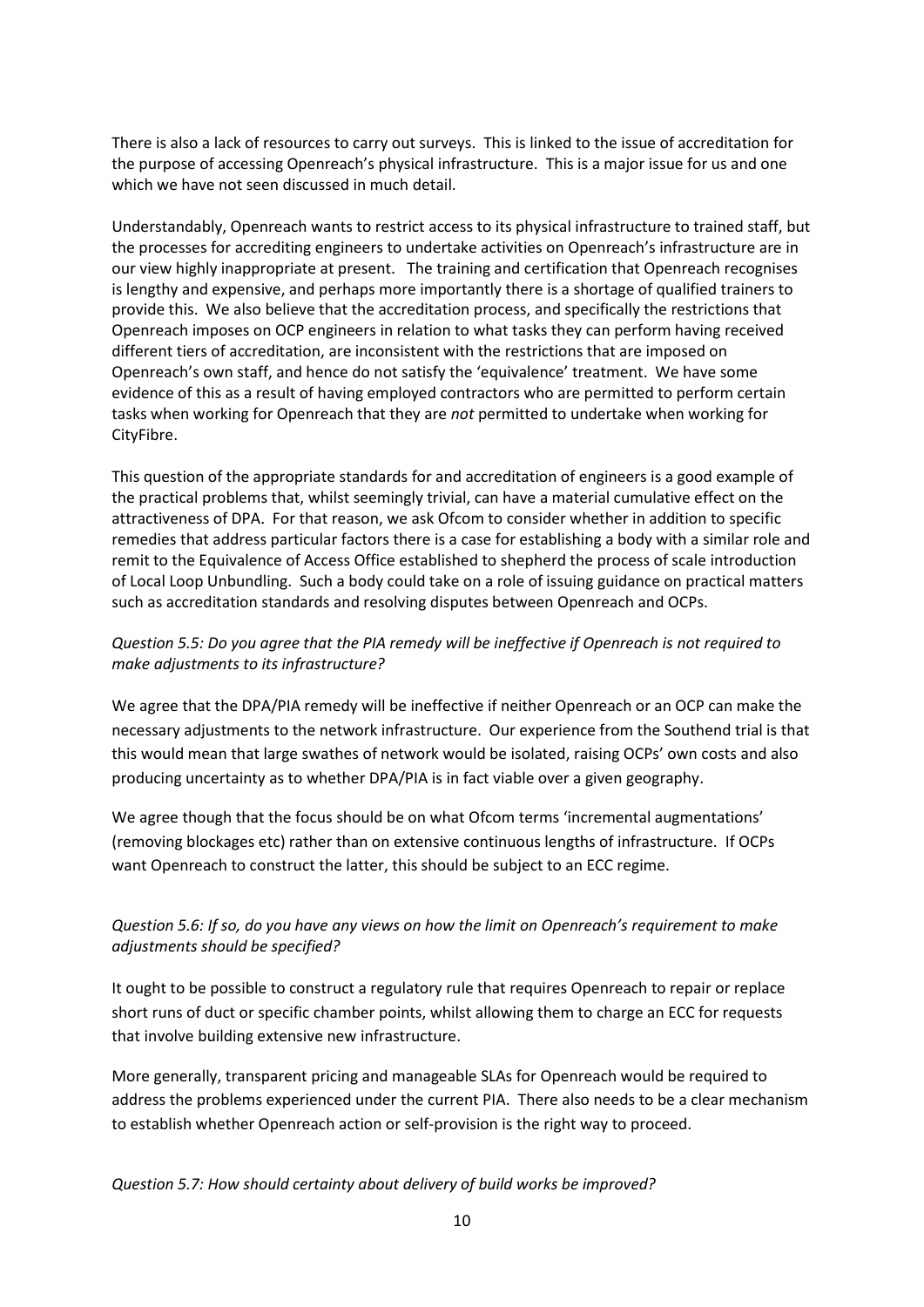*Question 5.8: Could a self-provision model work in practice? Are the benefits of self-provision sufficiently large to warrant adopting this approach or would it be better to improve the delivery of build works by Openreach through, for example, introducing a set of SLAs and SLGs?*

We address these two questions together.

For CityFibre, self-provision would certainly be the most reliable method in managing the process for larger scale network deployment. Self-provisioning would work for OCPs that have the functionality to construct networks, it would not be available to those who do not have the relevant skills systems and experience (or the ability to contract it) within their organisations. The ability for the OCP to manage his contract resource within the confines of standard (non Openreach-specific) accreditation such as NRSWA modules will allow the OCPs to tap into a larger market of labour and the subsequent benefit of improved costs and availability.

Where self-provision is offered, OCPs should also be allowed to construct chambers (or breakout points) along the Openreach ducted network to improve the flexibility and use of the asset.

*Question 5.9: Would there be merit in adopting both approaches (i.e. Openreach required build and self-provision), perhaps allowing self-provision for specific types of build works where close coordination is required?*

This question to our mind links to the question of what benefits Ofcom hopes to derive from the introduction of improved DPA/PIA. Generally speaking, as noted above, self-provision will tend to favour OCPs who have the scale and the footprint of network deployment to take on civil infrastructure functions internally, manage the necessary accreditation and so on. So a regulatory bias in favour of self-provision would tend to favour such OCPs over those wanting to use DPA/PIA for more niche or limited applications.

Having said this, there may still be some circumstances where even OCPs that predominantly selfprovide will find it more practicable to ask Openreach to conduct certain activities, for example particularly in sensitive (e.g. security-restricted) areas. Some degree of flexibility may therefore be desirable, but with a clear procedure for generating 'build/buy' decisions at the outset of the process.

*Question 5.10: Do you agree with our initial views relating to improving the process for enabling works by allowing telecoms providers greater opportunity to carry out these activities?*

We agree with Ofcom's proposals here.

*Question 5.11: What, if any, SLAs and SLGs should apply to the process for enabling works?*

The SLA would be typically associated with the number of blockages and the physical location. To make the process more effective we would suggest:

- Response from Openreach within five days of request;
- A Planned Date of Works within ten days of request (though dependent on the noticing and road space request).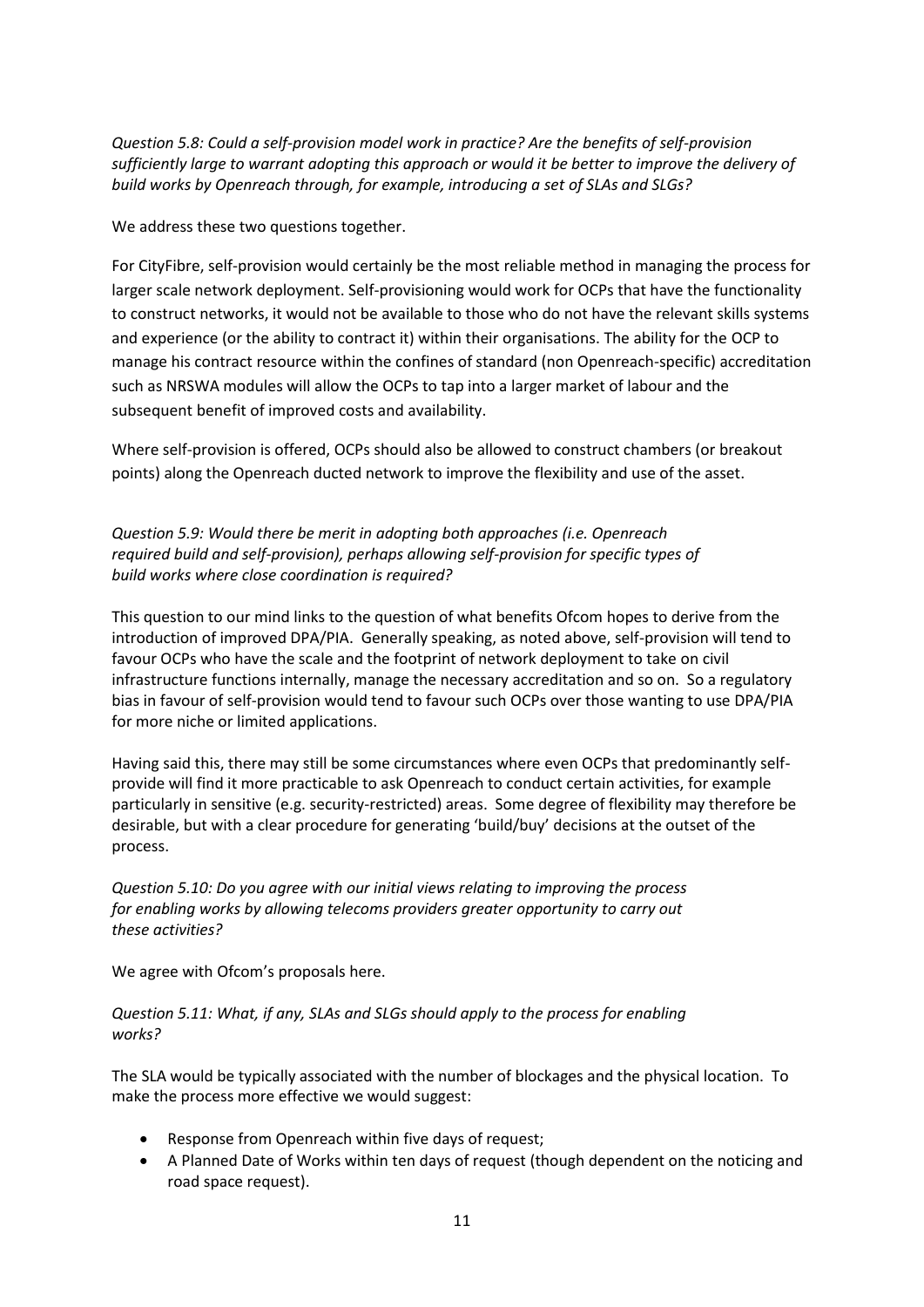In addition, when a blockage is identified the works should include the proving of the 'box to box' section associated with the network reservation request to prevent multiple requests and visits.

*Question 5.12: Do you agree with our initial views relating to the relaxation of cable joints restrictions? Are there other technical specifications that we should consider to ensure telecoms providers are able to deploy access networks in an efficient manner and on an equivalent basis to BT?*

Relaxing current rules to allow the placing of cable distribution joints within Openreach chambers is critical to make DPA/PIA an effective and scalable remedy. Some additional work will also need to be undertaken to ensure the engineering documents reflect that the chamber is to be used for multiple OCPs, and to specify that fire joints and tubes that may be self-supporting and not require bearers are primarily used.

#### *Question 5.13: Have we correctly identified that replacing dropwires would be a simple and low cost option where poles are capacity constrained?*

Yes, the drop wire would be the chief constraint on deploying an aerial FTTH/P network. The connectorised joint at the top of the pole would also be subject to capacity-related issues, and a method would need to be developed to manage the connection between the networks and drop wire for multiple OCPs.

*Question 5.14: Have we correctly identified the particular problems for telecoms providers using PIA where there are overhead lead-ins?*

Yes, we agree with Ofcom's analysis.

# *Question 5.15: Under our proposed approach to cost recovery for build works are there remaining issues for telecoms providers using Openreach's poles for overhead lead-ins that represent barriers to the use of PIA?*

A hybrid dropwire solution installed by the OCP would be the most cost-effective solution in allowing aerial FTTH/P networks to be constructed, as the OCP would be able to build capacity at the top of the pole and effectively market the poles' capacity. By allowing the OCP to install the hybrid cable, installations could be deployed by sending an engineer up a pole on an 'individual customer' basis rather than having to upgrade large areas en masse. This is an area where the technical issues and the commercial costs of deployment are strongly interleaved, and we would encourage Ofcom to take this issue forward as a separate area of technical investigation alongside the early introduction of duct access.

*Question 5.16: Do you agree with our initial view that a dropwire upgrade approach could provide an effective and viable remedy for overhead lead-ins?*

*Question 5.17: If we were to take forward a dropwire upgrade approach for overhead lead-ins what are the specific issues that we would need to address in developing the PIA remedy?*

*Question 5.18: If we were to take forward a dropwire upgrade approach should this*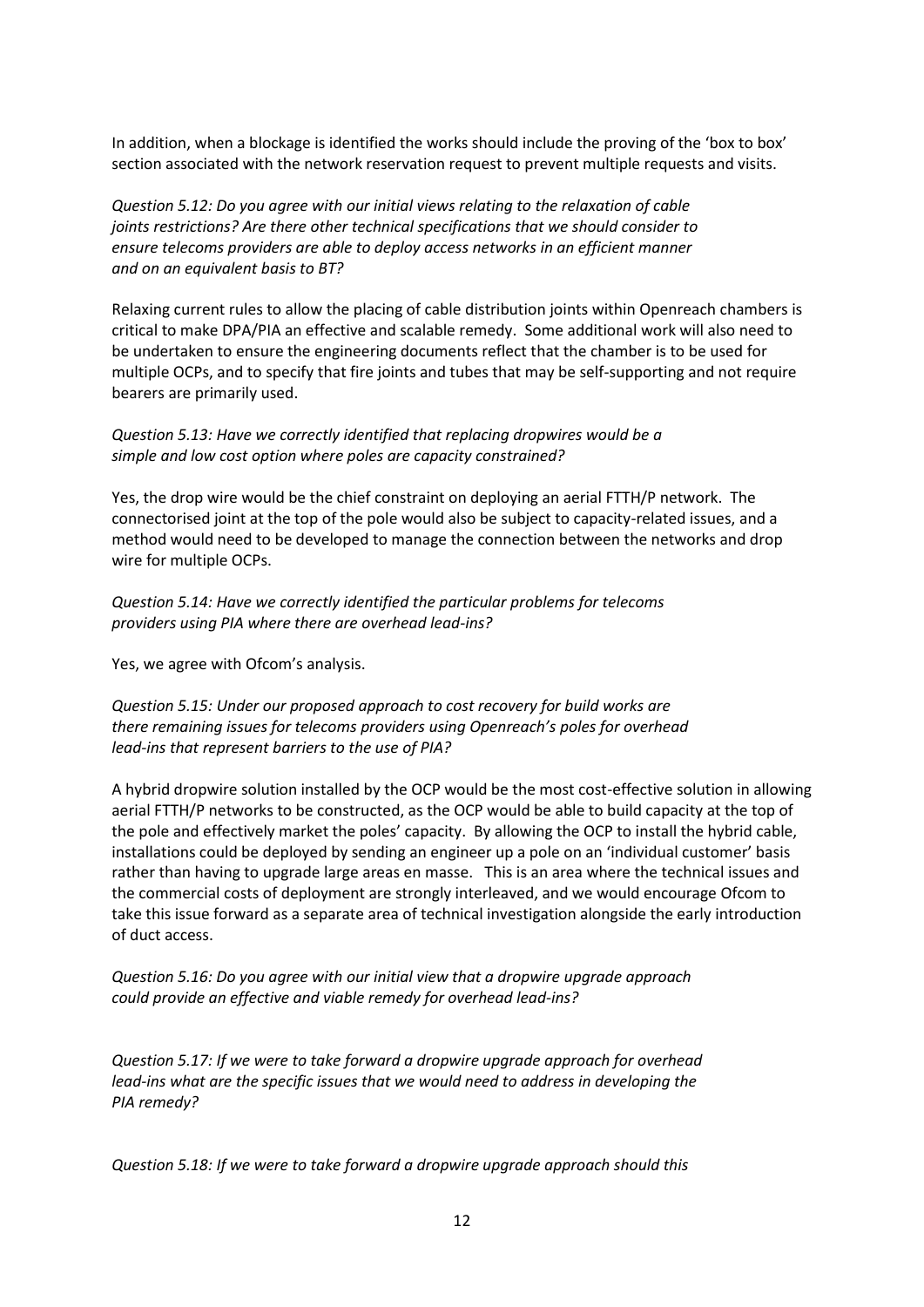#### *apply to all overhead lead-ins or only where a pole is capacity constrained?*

We answer these three questions together.

The use of a hybrid dropwire would be an effective delivery solution but the OCP would need to visit the pole to fit a Distribution Point at the top of the pole during network construction. The alternative of a mass change-out by Openreach would add time and co-ordination complexity to deployment. The OCP, by carrying out on-demand dropwire upgrade, would be more cost-effective and would improve the speed of delivery of FTTP/H services.

#### *Question 5.19: Do you agree with our initial views for how duct lead-ins should be treated under PIA?*

We agree in principle with the general approach outlined on duct lead-ins. However, wayleave issues are not discussed in the consultation. Openreach needs to be incentivised to assist an OCP in obtaining an amended wayleave to allow it to add a cable into Openreach infrastructure where this is required.

#### *Question 6.1: Do you think that the flexibility afforded to BT under the current basis of charges condition is a concern?*

Yes. Ofcom's arguments are in our view correct that the uncertainty over the potential for future material changes in the charging methodology would undermine confidence in OCPs' willingness to use DPA/PIA. CityFibre agrees that PIA should be priced in a way that ensures stable and predictable prices over time, and that the current arrangements do not ensure this.

In particular, BT has considerable flexibility in the details of the costing methodology used, including the attribution of common costs. CityFibre notes that Ofcom's definition of common costs includes infrastructure such as duct which is shared by multiple products or markets, and that this represents a substantial proportion of the total costs. It is therefore important that the attribution of these cost is by causal drivers, and that appropriate restrictions are placed on BT's freedom in this area.

We further note that the PIA charges are presently based on BT's LRIC model (including common cost mark-ups) and that BT's LRIC model is presently not subject to audit obligations and thus subject to less general scrutiny that BT's RFS which use the CCA FAC methodology. If DPA/PIA becomes a core part of the regulatory toolbox, then Ofcom should consider ensuring that the cost base is as transparent as possible.

We note the existence of the possibility under the existing condition to bring charging disputes to Ofcom on the basis that the obligation to offer cost-oriented charges had been breached. However, this is not an attractive alternative given the time that would elapse before such a process would provide the necessary certainty in comparison with that which would result from a more robust and predictable charge control model.

# *Question 6.2: Do you agree with our assessment of the challenges of undertaking our own charge control modelling at this stage?*

CityFibre recognises the theoretical complexity in applying a charge control via Ofcom's usual methods, and in particular the identification of internal and external contributions to cost recovery. The information presented does not allow us to make an independent assessment of how difficult it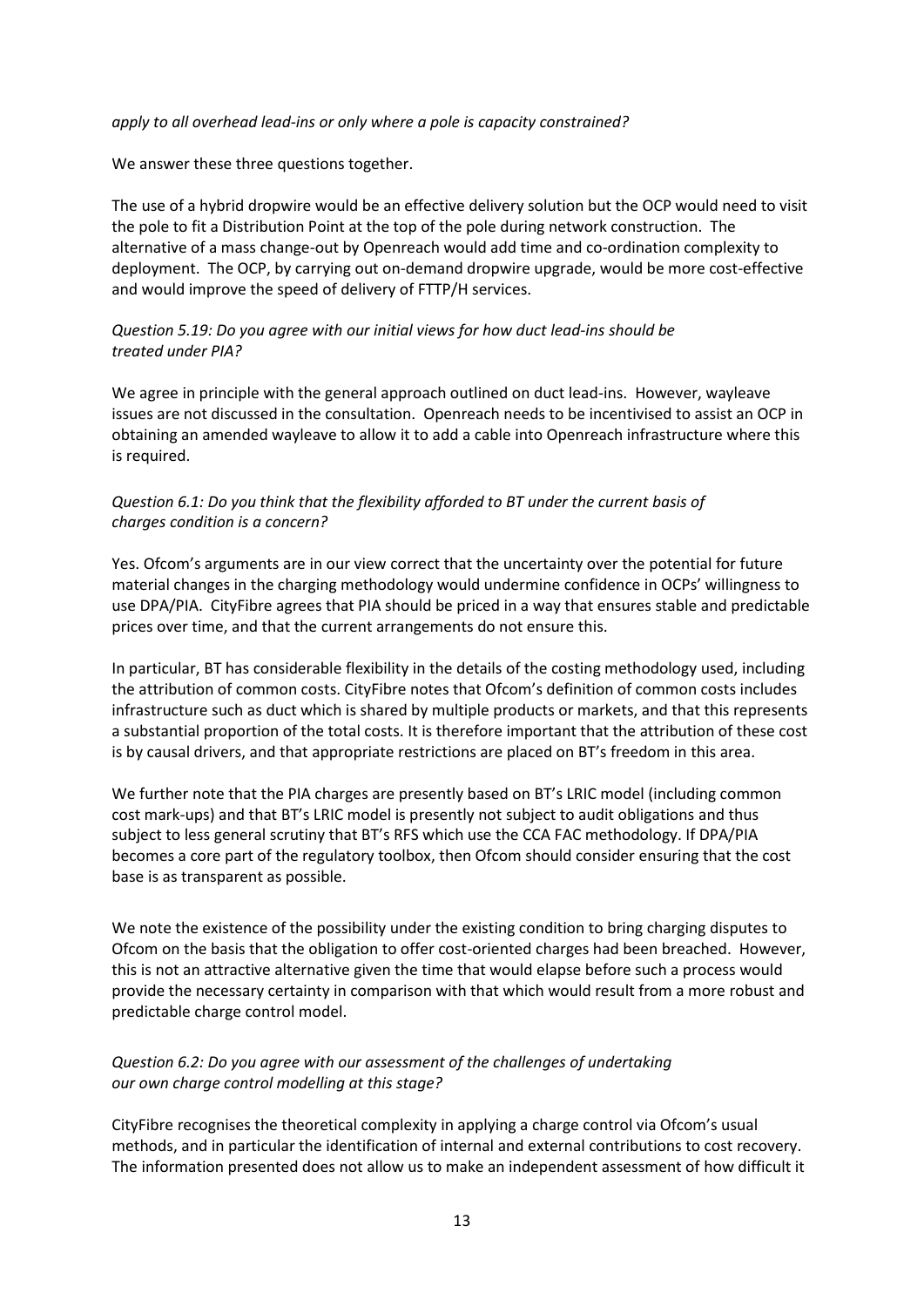would be for Openreach to create a more robust methodology for internal charging, and hence to move to a different, and more strictly equivalent, charging methodology.

We can understand the argument that setting a charge control based on CCA FAC methodology would be difficult at this stage, given forecasting uncertainty. Again, without visibility of all the relevant numbers it is difficult to know how material this potential uncertainty would be.

# *Question 6.3: What are your views on setting a charge control based on the current methodology? Do you have alternative suggestions for how we might set a charge control?*

Our starting point is that, in the context of a regulatory intervention designed to promote infrastructure-based competition, DPA/PIA pricing should be assessed in the context of its impact on competition and investment incentives. For DPA/PIA to be effective as a remedy, pricing must be set so as to encourage efficient use of the remedy where it is a genuinely viable alternative to building new duct and pole infrastructure. It is therefore important that the prices are also compared with the costs that would be incurred by BT or the OCPs to install new self-built infrastructure.

Rental charges at their current level would not be an impediment to the use of DPA/PIA, particularly once the adjustments relating to productisation costs that Ofcom proposes have been made. This does not make DPA/PIA a panacea, and the contribution of DPA/PIA to the overall capital cost of rolling out new fibre networks is material but not  $[\times$  Confidential].

CityFibre considers, therefore, that the current methodology, using LRIC+ of BT's own costs as a basis, is appropriate as a starting point. Even if the process for arriving at these charges is suboptimal, from a commercial perspective there is no overwhelming reason to recalculate them, particularly if this (as seems likely) would extend the timescale for the introduction of an effective DPA/PIA remedy.

We therefore think setting a cap with starting charges based on those that exist today is a pragmatic option, and does not preclude doing more detailed work with Openreach on developing a more robust and transparent costing methodology in the future; given the complexity, this more detailed work should be started at an early stage so that a more robust cost calculation is in place for future WLAMRs.

*Question 6.4: What do you think about the option of supplementing the existing basis of charges condition with guidance? What do you think the guidance should cover?*

We are wary of relying solely on guidance, which as Ofcom notes cannot in any event bind any decision it makes on future disputes. A charge control approach is therefore our preferred mechanism for providing greater regulatory certainty.

Having said this there may be an additional need for guidance as regards the calculation of ancillary charges. Guidance could be refined over time as, for example, some of the forecasting uncertainties and inadequacies of the internal BT cross-charging regime discussed earlier in the document were addressed. Guidance could cover definition of the methodology (at the level given in Annex 5), attribution of common costs, and how the principle of equivalence would be applied.

*Question 6.5: Are there other options for providing greater certainty which we have not identified?*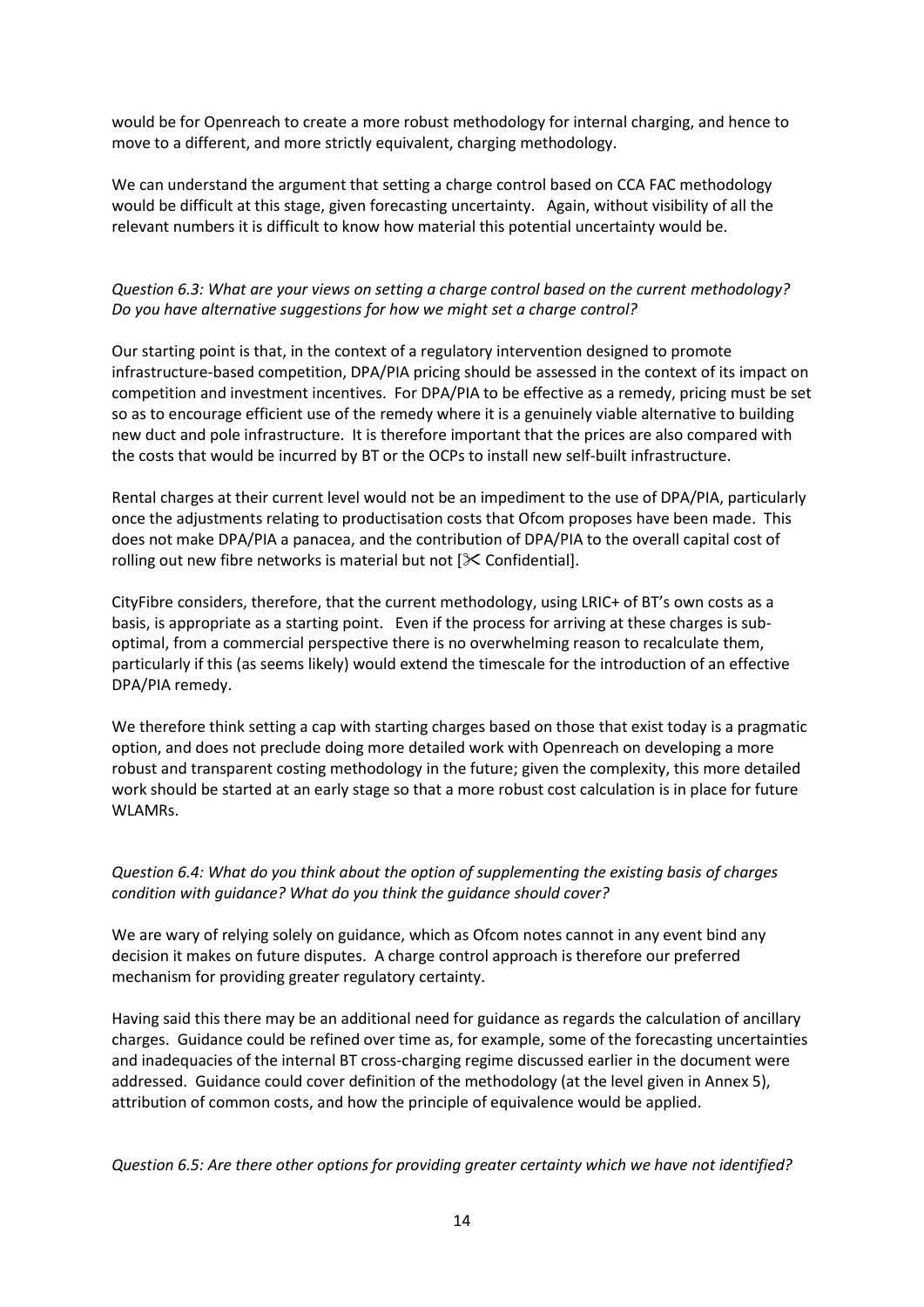Consistent with setting a charge control but providing further guidance on the setting of ancillary charges, it may be possible over time to recover some of the costs covered by ancillary charges through the rental charge, particularly as more robust forecasting data is developed and a clearer cross-charging methodology is developed where BT's own downstream businesses lead to the equivalent costs being incurred. Transitioning some ancillary charges into the main rental charge seems to us to be consistent with the evolution of DPA/PIA from a niche offering to a remedy that is used at scale. Realistically, it might be appropriate to consider an evolutionary path towards a mature version of a charge control that would be applied under the next WLAMR, given that a fibre build programme is realistically going to take until the expiry of that charge control period to reach critical mass.

The current rental pricing structure, in which there are different prices for access to different types of ducts (at present, for example, different prices are set according to the number of bores of duct, yet this is not indicative of the availability of spare capacity within those bores), makes it very hard for an OCP to budget the costs of network roll-out. This is partially because it is unpredictable what mix of the different duct types will be deployed by BT for the connections required by the OCP and additionally because BT's map information is frequently inaccurate so, even after receiving the information enabling the OCP to calculate the costs of the connection, this cost could change considerably. Ofcom should consider options for streamlining the rental charges to make the charging more transparent and predictable. Although the current structure may have been intended to reflect the level of space available in an individual stretch of ducting, our experience is that that is not the case in reality.

# *Question 6.6: Do you agree with our proposed approach to upfront costs?*

Yes. We agree with Ofcom's rationale for the apportionment of these costs. We welcome the specific reference to the costs of the Online Planning Tool being recovered in this way.

#### *Question 6.7: Do you agree with our proposed approach to per order costs? What do you think is the most appropriate approach to the recovery of these costs?*

We are unclear whether in paragraph 6.28 Ofcom is proposing that these costs should be recovered as a common cost attributable to all users of infrastructure (including BT) or still recovered as an ancillary charge but one that is also levied on all users of the physical infrastructure (including BT, which as far as we understand would not incur these per order costs?).

There is an argument that the principle of cost-causation should be followed when it comes to the cost of manually processing individual orders – not least, because that provides the necessary incentives to those making requests for orders to furnish them in a way which minimises the processing cost.

There are, however, two possible counter-arguments. The first is that allowing Openreach to recover in full the cost of manual order-processing will blunt its incentives to migrate to more efficient order-handling processes that may be more appropriate for the use of DPA/PIA at scale. Second, if we understand BT's internal processes correctly, there is no functional equivalent of this order processing when BT's own downstream businesses (including downstream services within BT Openreach) make use of duct and pole infrastructure. For that reason, the spur to efficiency that would result from full equivalence does not exist.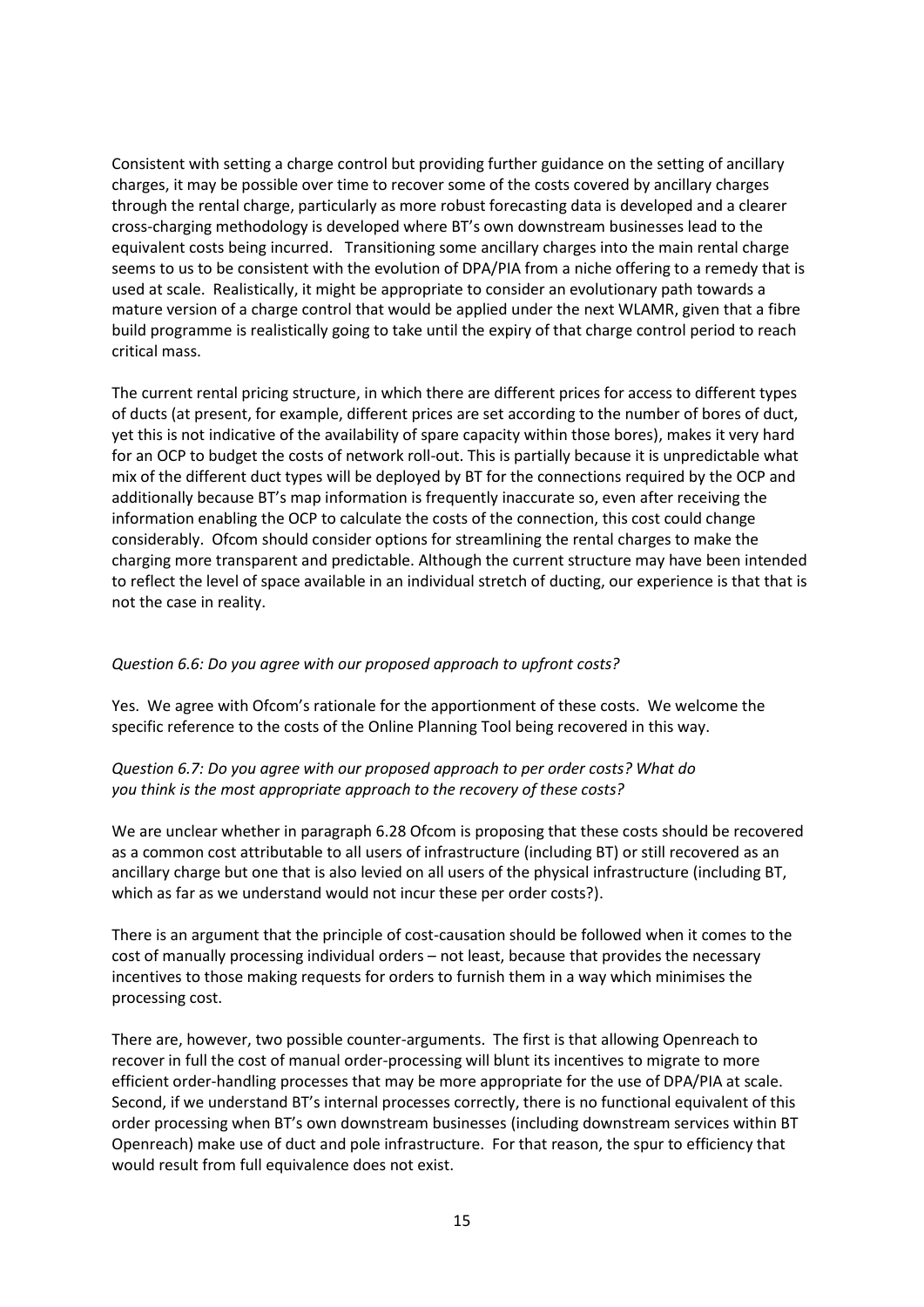Taking these arguments together, it seems to us that the right approach would be for the majority of per-order costs to be recovered as a common cost attributable across all users of the physical infrastructure, but for there to be some component of the charge that is recovered directly from OCPs to encourage efficient and timely submission of orders on the OCP side.

*Question 6.8: Do you agree with our initial views around deferring rental charges for PIA? Should the deferral mechanism be bounded and what would be an appropriate way(s) of doing this?*

Our starting point is that it is clearly unfair for OCPs to face rental charges for orders whose fulfilment is subject to long delays as a result of Openreach needing to undertake works to fulfil the order. From first principles therefore we welcome the proposed approach that rental charges are recovered only following the completion of works and that OCPs can commence deploying infrastructure ahead of the completion of works without incurring rental charges.

Nonetheless, as Ofcom notes in paragraph 6.32, care will be needed to ensure that the resultant regulatory requirement cannot be gamed unfairly, and does not lead to inefficient 'build/buy' signals to OCPs.

There appear to be 3 possibilities for DPA/PIA order fulfilment:

**.** 

- 1. Ordered infrastructure is available, and can be used immediately after the capacity is reserved;
- 2. Ordered infrastructure is partially available, but there are issues to resolve (e.g., blockages);
- 3. Ordered infrastructure includes new build by Openreach.

In the first case, CFH agrees that rental charges should commence at the time the infrastructure is available for use.

In the second case, delaying the rental charges until the issues are resolved would increase the incentives for Openreach to reduce lead times. However, care will be needed to ensure that such a rule is not 'gamed'. For example, OCPs could in theory submit orders containing several items (some of which are known to be subject to delays), in order to game the process unless sufficient financial penalties are applied to order cancellation.

In the third case, the right 'build/buy' signals are important. OCPs always have the option of building their own facilities and for large scale deployments or long links, this will usually be the more economically efficient approach. If nonetheless, OCPs wish to request such works from Openreach, CFH believes that some form of excess construction charge (ECC) should be applied as otherwise OCPs may cause costs to be incurred inefficiently as they do not bear the full costs of their actions<sup>1</sup>. Provided an excess construction charge is levied so that appropriate build/buy incentives are maintained, it is acceptable that rental charges should be deferred until the order is fulfilled.

 $1$  And BT should also be charged the ECC for all new construction of physical infrastructure. This would help ensure equivalence. The ECC charges should be offset against BT Openreach's total costs to prevent overrecovery.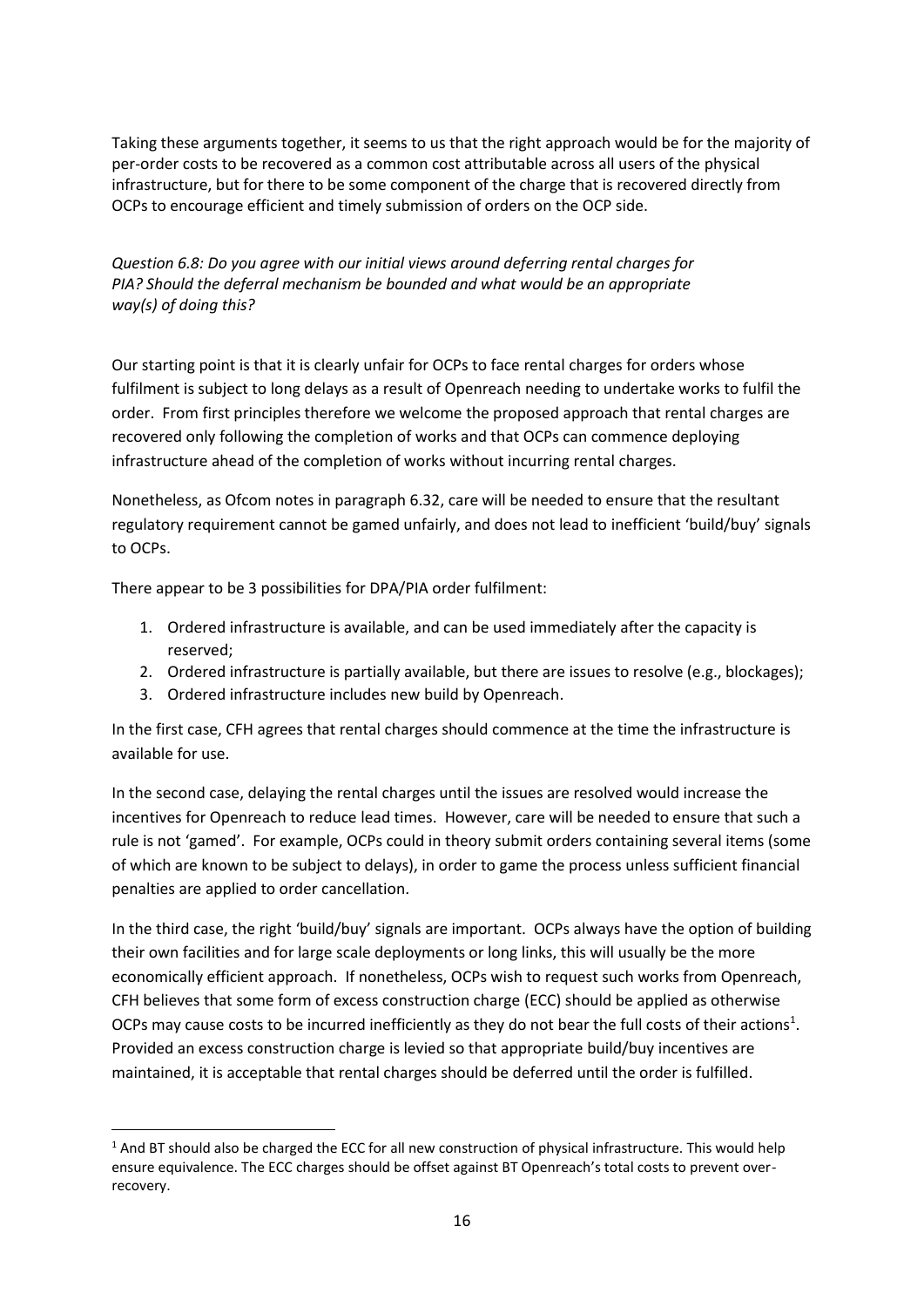*Question 6.9: Do you think the current basis of charges condition is sufficient for regulating ancillary charges?*

No. As we noted in response to question 6.5, there is an argument for providing further guidance in relation to ancillary charges and over time to increasingly fold ancillary charges into the overall rental charge, subject to the price control.

# *Question 6.10: Are there any ancillary charges which you think are problematic?*

OCPs are not able to build new chambers in the Openreach network, but the prices charged by Openreach to do this are prohibitively high, and no SLA is available.

In cases where third party damage occurs, and the costs are recoverable, the benefits should be shared with OCPs as well as Openreach.

# *Question 6.11: Are there any other issues with PIA pricing which we have not identified?*

As we noted in our response to question 6.8, it appears that Openreach may be obliged to construct new infrastructure in response to orders which cannot be fulfilled via the existing infrastructure. The consultation document does not consider whether such orders should be priced according to the standard PIA price list, or whether some form of excess construction charge should be applied. CFH believes that extra charges should be imposed in this case, but that the prices should be carefully determined to ensure that they reflect the efficient costs of modern network build, and hence send the right build/buy signals to infrastructure competitors.

Additionally, Ofcom should consider which pricing structure would be most suitable to meet the overall objectives of the new DPA/PIA remedy. Ofcom's consultation addresses only the cost analysis for the PIA remedy and neglects to review different pricing structures to consider which may be the most appropriate.

For example, Ofcom sets out in Annex 4 of the consultation its calculations of the possible impact of arbitrage if the usage restrictions were to be partially or wholly lifted. The Consultation does, not however, identify whether there may be options open to Ofcom to reduce the incentives and opportunities for arbitrage, through pricing structures or through other aspects of the remedy definition.

Annex 4 describes scenarios of possible/likely arbitrage under different usage restriction options and estimates the impact of these. The maximum impact in the worst-case scenario being an impact of £80m/annum in a scenario with no usage restrictions on PIA with a lower impact scenario under a partial restriction rule of £20m/annum.

We have already noted that we think the arbitrage impact of the remedy is substantially dwarfed by the beneficial impact, particularly the dynamic competitive benefits that would result from large